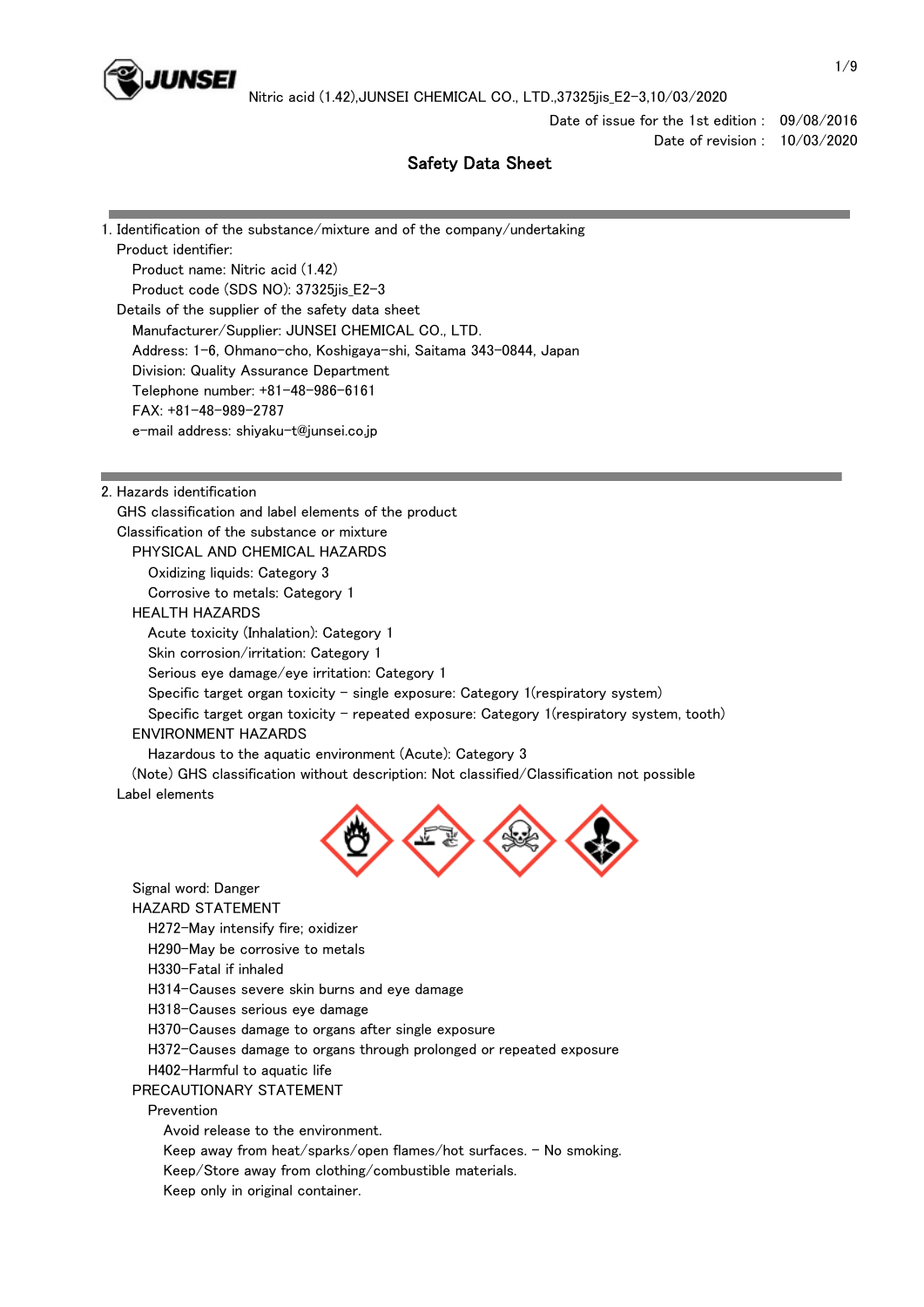

 Do not breathe vapors. Wear respiratory protection.(as specified by the manufacturer/supplier or the competent authority.) Use only outdoors or in a well-ventilated area. Wash contaminated parts thoroughly after handling. Wear protective gloves/protective clothing/eye protection/face protection. Do not eat, drink or smoke when using this product. Response In case of fire: Use appropriate media other than water for extinction. Absorb spillage to prevent material damage. Get medical advice/attention if you feel unwell. Immediately call a POISON CENTER or doctor/physician. IF INHALED: Remove person to fresh air and keep comfortable for breathing. IF ON SKIN (or hair): Take off immediately all contaminated clothing. Rinse skin with water/shower. Wash contaminated clothing before reuse. IF IN EYES: Rinse cautiously with water for several minutes. Remove contact lenses, if present and easy to do. Continue rinsing. IF SWALLOWED: Rinse mouth. Do NOT induce vomiting. Storage Store in a well-ventilated place. Keep container tightly closed. Store locked up. Disposal Dispose of contents/container in accordance with local/national regulation. Specific Physical and Chemical hazards

Oxidizing material. Organic or combustible material may catch fire in contact with it.

### 3. Composition/information on ingredients

Mixture/Substance selection:

Mixture

 Ingredient name:Nitric acid Content (%):69~70 Chemical formula:HNO3 Chemicals No, Japan:1-394 CAS No.:7697-37-2 MW:63.01 ECNO:231-714-2

 Ingredient name:Water Content (%):Residual quantity of the ingredient mentioned above Chemical formula:H2O CAS No.:7732-18-5 MW:18.02 ECNO:231-791-2

## 4. First-aid measures

Descriptions of first-aid measures

General measures

Get medical attention/advice if you feel unwell.

Immediately call a POISON CENTER or doctor/physician.

### IF INHALED

 Remove person to fresh air and keep comfortable for breathing. Call a POISON CENTER or doctor/physician if you feel unwell.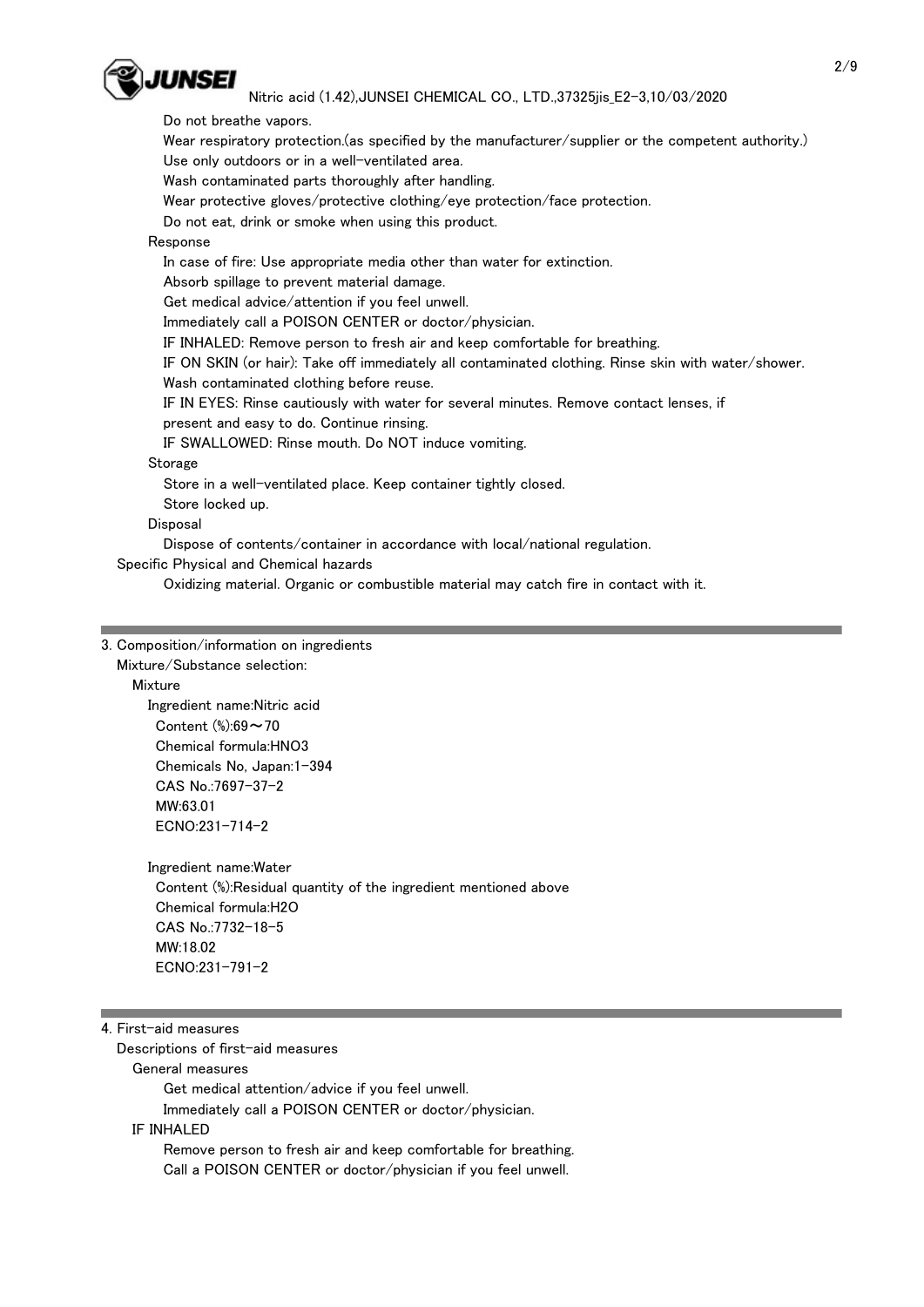

| IF ON SKIN (or hair)                                                                        |
|---------------------------------------------------------------------------------------------|
| Take off immediately all contaminated clothing. Rinse skin with water/shower.               |
| If skin irritation or rash occurs: Get medical advice/attention.                            |
| IF IN EYES                                                                                  |
| Rinse cautiously with water for several minutes. Remove contact lenses, if present and easy |
| to do. Continue rinsing.                                                                    |
| If eye irritation persists: Get medical advice/attention.                                   |
| IF SWALLOWED                                                                                |
| Rinse mouth. Give nothing to drink.Do NOT induce vomiting.                                  |
| Call a POISON CENTER or doctor/physician if you feel unwell.                                |
| Most important symptoms and effects, both acute and delayed                                 |
| (Symptoms when inhalation or ingestion)                                                     |
| Cough. Sore throat. Burning sensation. Shortness of breath. Laboured breathing.             |
|                                                                                             |
| Burns in mouth and throat. Abdominal pain. Vomiting. Shock or collapse.                     |
| (Symptoms when skin and/or eye contact)                                                     |
| Pain. Redness of the eyes. Yellow staining of the skin. Severe burns.                       |
|                                                                                             |
| 5. Fire-fighting measures                                                                   |
| Extinguishing media                                                                         |
|                                                                                             |
| Suitable extinguishing media                                                                |
| In case of fire, use CO2, water in large amounts to extinguish.                             |
| Not combustible but enhances combustion of other substances.                                |
| Unsuitable extinguishing media                                                              |
| Foam.                                                                                       |
| Specific hazards arising from the substance or mixture                                      |
| Containers may explode when heated.                                                         |
| Fire may produce irritating, corrosive and/or toxic gases.                                  |
| Runoff from fire control or dilution water may cause pollution.                             |
| NO direct contact of the substance with water.                                              |
| Advice for firefighters                                                                     |
| Specific fire-fighting measures                                                             |
| Evacuate non-essential personnel to safe area.                                              |
| Cool container with water spray.                                                            |
| Special protective equipment and precautions for fire-fighters                              |
| Wear fire/flame resistant/retardant clothing.                                               |
| Wear protective gloves/protective clothing/eye protection/face protection.                  |
| Firefighters should wear self-contained breathing apparatus with full face peace operated   |
| positive pressure mode.                                                                     |
|                                                                                             |
|                                                                                             |
| 6. Accidental release measures                                                              |
| Personnel precautions, protective equipment and emergency procedures                        |
|                                                                                             |

Keep unauthorized personnel away.

 In case of contact with substance, immediately flush skin or eyes with running water for at least 20 minutes.

Ventilate area until material pick up is complete.

Wear proper protective equipment.

PUBLIC SAFTY: Ventilate closed spaces before entering.

#### Environmental precautions

Avoid release to headsprings, rivers, lakes, ocean and groundwater.

Methods and materials for containment and cleaning up

 Absorb or cover with dry earth, sand or other non-combustible material and transfer to containers. ※Do NOT absorb in saw-dust or other combustible absorbents.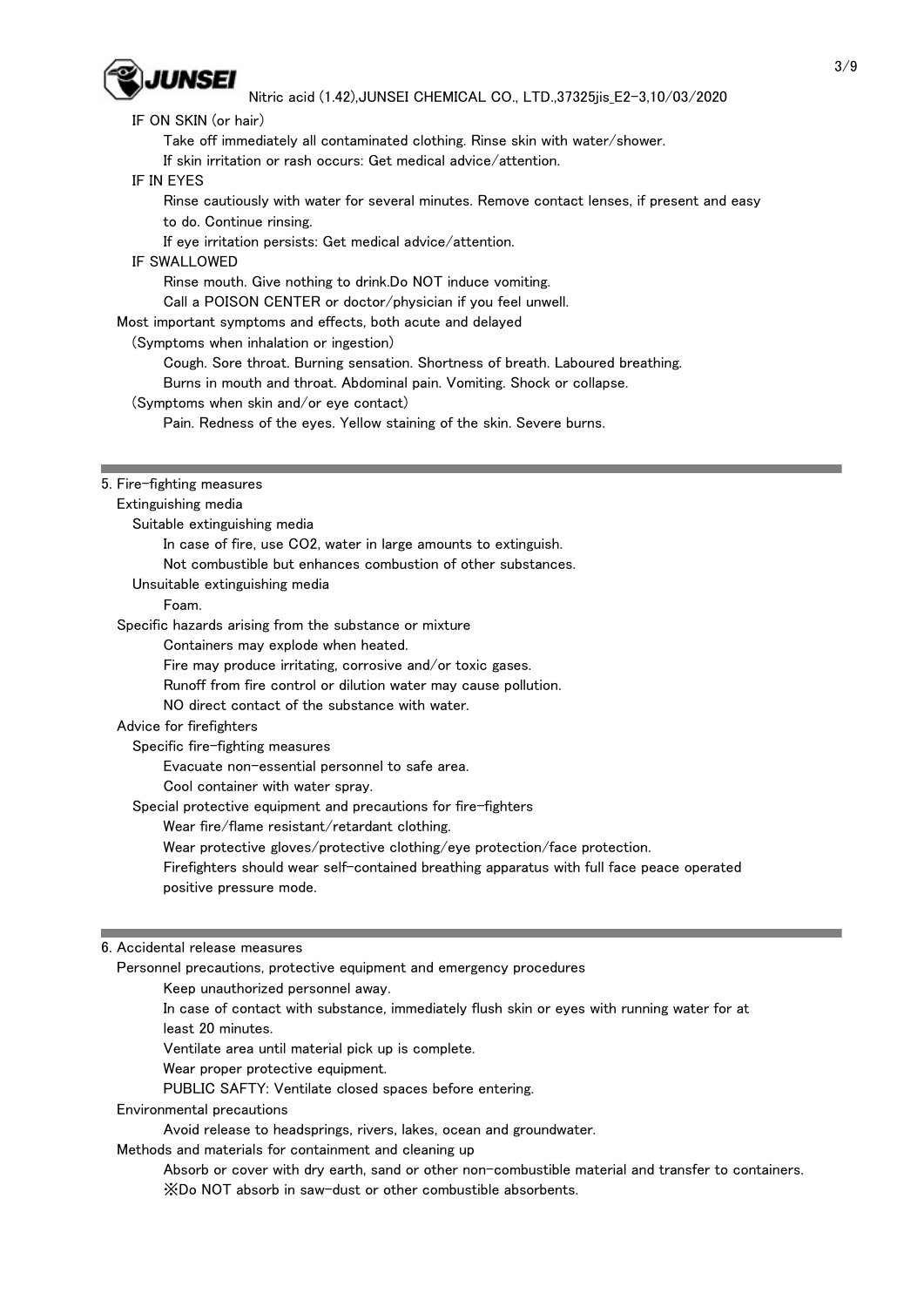

 Use clean non-sparking tools to collect absorbed material. All equipment used when handling the product must be grounded. Cautiously neutralize remainder with sodium carbonate. Then wash away with plenty of water. Preventive measures for secondary accident Absorb spillage to prevent material damage. Collect spillage. Stop leak if you can do it without risk.

ELIMINATE all ignition sources (no smoking, flares, sparks or flames in immediate area).

Prevent entry into waterways, sewers, basements or confined areas.

Do not get water inside containers.

### 7. Handling and storage

Precautions for safe handling

Preventive measures

(Exposure Control for handling personnel)

Do not breathe vapors.

(Protective measures against fire and explosion)

Keep away from heat/sparks/open flames/hot surfaces. - No smoking.

Keep/Store away from clothing/combustible materials.

(Exhaust/ventilator)

Exhaust/ventilator should be available.

(Safety treatments)

Avoid contact with skin.

Avoid contact with eyes.

### Safety Measures

Use only outdoors or in a well-ventilated area.

Wear protective gloves/protective clothing/eye protection/face protection.

Use personal protective equipment as required.

When using do not eat, drink or smoke.

 Fire or Explosion : Vapors may accumulate in confined areas (basement, tanks, hopper/tank cars etc.). Reaction with water may generate much heat which will increase the concentration of fumes in the air. Reaction with water or moist air will release toxic, corrosive or flammable gases.

Any incompatibilities

 Bases, Reducing agents, Metals, Combustible substances containing organic compounds should not be mixed with the chemicals.

Advice on general occupational hygiene

Wash contaminated parts thoroughly after handling.

Do not eat, drink or smoke when using this product.

Wash contaminated clothing before reuse.

### **Storage**

Conditions for safe storage

Store in a well-ventilated place. Keep container tightly closed.

Keep cool. Protect from sunlight.

Store locked up.

(Incompatible storage condition)

The product may corrode metal. Do not keep in a metal container.

Container and packaging materials for safe handling

Keep only in original container.

Store in corrosion resistant/specified container with a resistant inner liner.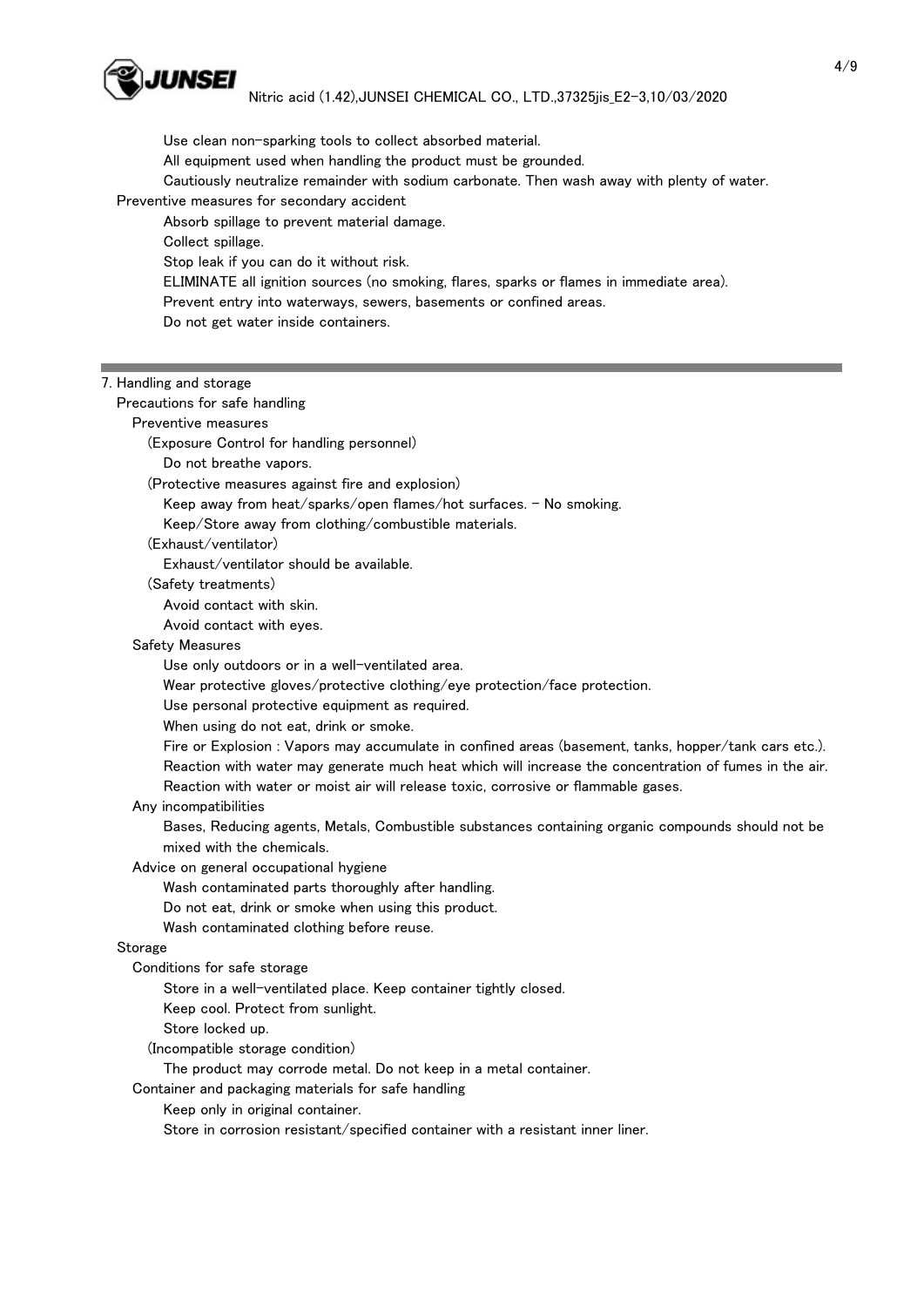

|                    | 8. Exposure controls/personal protection                                         |
|--------------------|----------------------------------------------------------------------------------|
| Control parameters |                                                                                  |
|                    | Control value in MHLW is not available.                                          |
| Adopted value      |                                                                                  |
|                    | (Nitric acid)                                                                    |
|                    | JSOH(1982) 2ppm; 5.2mg/m3                                                        |
|                    | ACGIH(1992) TWA: 2ppm;                                                           |
|                    | STEL: 4ppm (URT & eye irr; dental erosion)                                       |
| OSHA-PEL           |                                                                                  |
|                    | (Nitric acid)                                                                    |
|                    | TWA: 2ppm, 5mg/m3                                                                |
| NIOSH-REL          |                                                                                  |
|                    | (Nitric acid)                                                                    |
|                    | TWA: 2ppm; STEL: 4ppm                                                            |
| Exposure controls  |                                                                                  |
|                    | Appropriate engineering controls                                                 |
|                    | Do not use in areas without adequate ventilation.                                |
|                    | Eye wash station should be available.                                            |
|                    | Washing facilities should be available.                                          |
|                    | Individual protection measures                                                   |
|                    | Respiratory protection                                                           |
|                    | Wear respiratory protection.                                                     |
|                    | Wear positive pressure self-contained breathing apparatus (SCBA).                |
| Hand protection    |                                                                                  |
|                    | Wear protective gloves. Recommended material(s): viton                           |
|                    | Consult with your glove and/or personnel equipment manufacturer for selection of |
|                    | appropriate compatible materials.                                                |
| Eye protection     |                                                                                  |
|                    | Wear chemical safety goggle.                                                     |
|                    | Wear eye/face protection.                                                        |
|                    | Skin and body protection                                                         |
|                    | Wear impervious clothing and boots in case of repeated or prolonged treatment.   |
|                    |                                                                                  |
|                    | 9. Physical and Chemical Properties                                              |
|                    | Information on basic physical and chemical properties                            |

 Physical state: Liquid Color: Colorless Odor: Irritant odor Odor threshold: 0.75~2.50mg/m3 (as HNO3) pH: pH <= 2(Strong acidic) Boiling point or initial boiling point data is not available. Boiling range data is not available. Melting point/Freezing point data is not available. Decomposition temperature data is not available. Self-Accelerating Decomposition Temperature/SADT data is not available. Flammability (gases, liquids and solids) data is not available. Flash point data is not available. Auto-ignition temperature data is not available. Critical temperature data is not available. Lower and upper explosion limit/flammability limit data is not available.

- Vapor pressure data is not available.
- Vapor density data is not available.

and the control of the control of the control of the control of the control of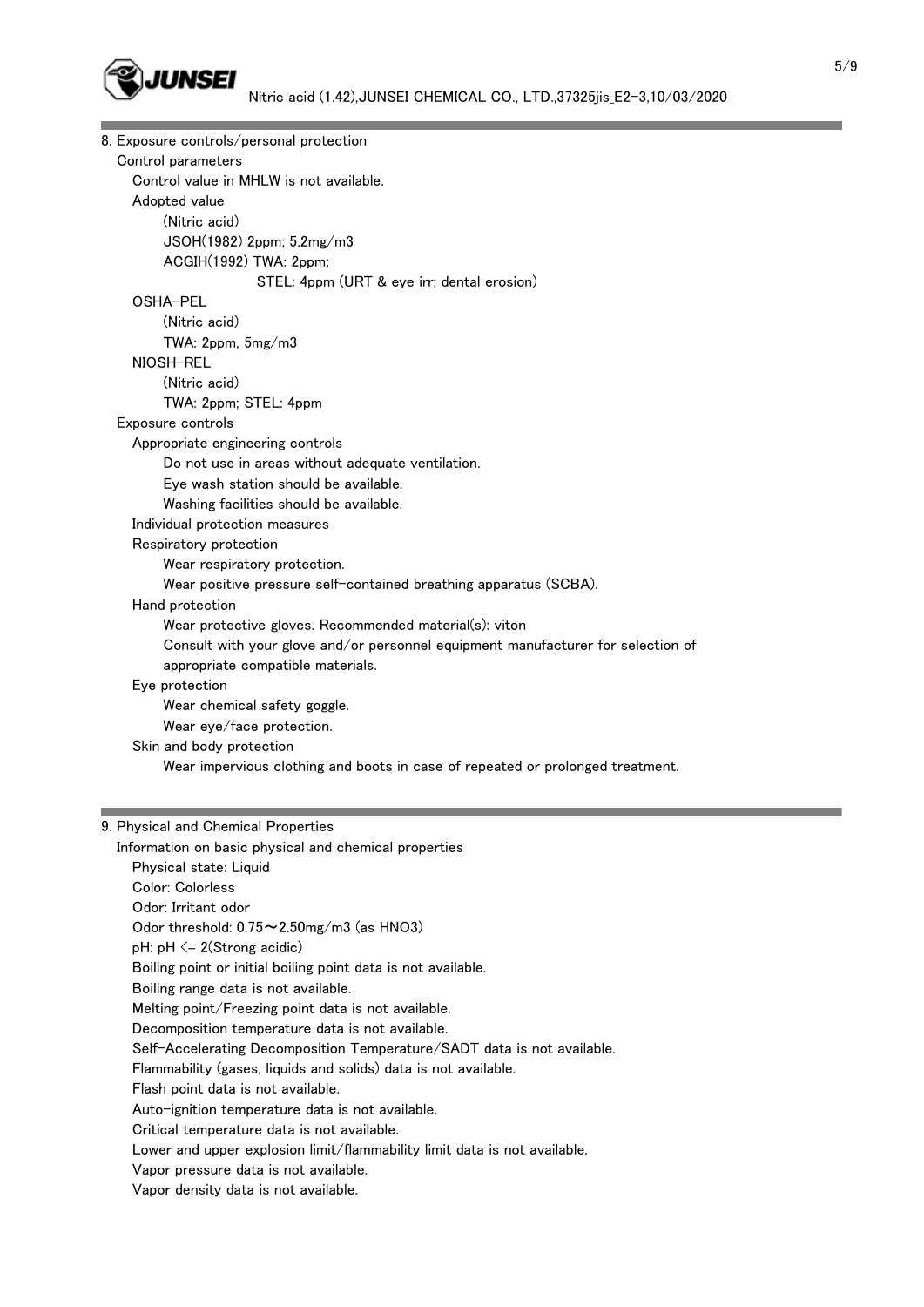

 VOC data is not available. Relative vapor density (Air=1) data is not available. Relative density of the Vapor/air - mixture at  $20^{\circ}C$  (Air = 1) data is not available. Density and/or relative density: ca. 1.42 g/ml Dynamic viscosity data is not available. Kinematic viscosity data is not available. Solubility: Solubility in water: Miscible Solubility in solvent data is not available. n-Octanol/water partition coefficient data is not available.

No Particle characteristics data is not available.

### 10. Stability and Reactivity

#### **Reactivity**

Runaway polymerization will not occur.

Chemical stability

Stable under normal storage/handling conditions.

When exposed to light it slowly becomes reddish.

## Possibility of hazardous reactions

Decomposes on warming. This produces toxic and irritating fumes and gases.

 This product reacts violently with combustible and reducing materials, such as turpentine,charcoal and alcohol.This product is a strong acid. It reacts violently with bases and is corrosive to metals.

This produces flammable/explosive gas.

Reacts violently with organic compounds.

## Conditions to avoid

Contact with incompatible materials.

Heat. Light.

### Incompatible materials

Bases, Reducing agents, Metals, Combustible substances containing organic compounds

#### Hazardous decomposition products

Nitrogen oxides, Hydrogen gas

### 11. Toxicological Information

| Information on toxicological effects                                                 |
|--------------------------------------------------------------------------------------|
| Acute toxicity                                                                       |
| Acute toxicity (Inhalation)                                                          |
| [GHS Cat. Japan, base data]                                                          |
| (Nitric acid) vapor: rat LC50=49ppm/4hr (JSOH, 1982)                                 |
| Labor standard law, Japan; Toxic                                                     |
| Nitric acid                                                                          |
| Irritant properties                                                                  |
| Skin corrosion/irritation                                                            |
| [GHS Cat. based on pH]                                                               |
| $pH \le 2$ , accordingly Skin corrosion/irritation: Category 1                       |
| [GHS Cat. Japan, base data]                                                          |
| (Nitric acid) human : severe damage (ACGIH 7th, 2001)                                |
| Serious eye damage/irritation                                                        |
| [GHS Cat. based on pH]                                                               |
| $pH \le 2$ , accordingly Serious eye damage/eye irritation: Category 1               |
| [GHS Cat. Japan, base data]                                                          |
| (Nitric acid) human : non recoverable corneal opacity to blindness (ACGIH 7th, 2001) |
| Allergenic and sensitizing effects data is not available.                            |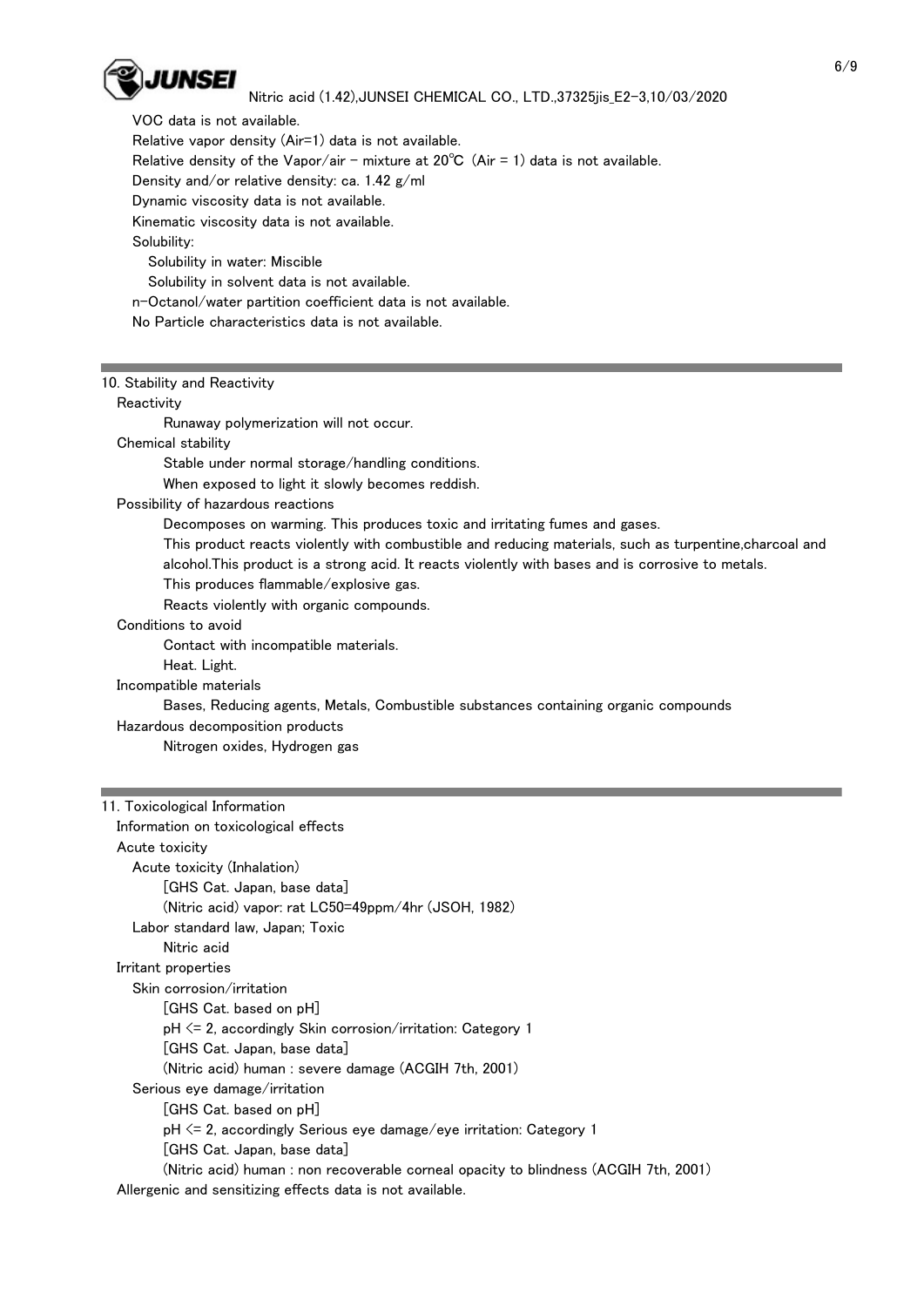

 Germ cell mutagenicity [GHS Cat. Japan, base data] (Nitric acid) Reverse-mutation assay in bacteria (Ames test) :Negative(SIDS, 2010 et al.) Carcinogenic effects data is not available. Reproductive toxicity Teratogenic effects [GHS Cat. Japan, base data] (Nitric acid) The teratogenicity and ferotoxity does not occur and there is only a slight ossification inhibition of cranial bone in embryo in the drinking water administration test to pregnancy rat. (IUCLID, 2000) **STOT**  STOT-single exposure [cat.1] [GHS Cat. Japan, base data] (Nitric acid) respiratory apparatus (SIDS, 2010) STOT-repeated exposure [cat.1] [GHS Cat. Japan, base data] (Nitric acid) respiratory apparatus; teeth (SIDS, 2010) Aspiration hazard data is not available. Additional data Data on the preparation itself is not available.

#### 12. Ecological Information

**Ecotoxicity**  Aquatic toxicity H402-Harmful to aquatic life Aquatic acute toxicity component(s) data [GHS Cat. Japan, base data] (Nitric acid) Fish (Gambusia affinis) LC50=72mg/L/96hr (SIDS, 2010) Water solubility (Nitric acid) miscible (ICSC, 2006) Persistence and degradability data is not available. Bioaccumulative potential (Nitric acid) log Pow=-0.21 (ICSC, 2006) Mobility in soil data is not available. Ozone depleting chemical data is not available. Additional data Data on the preparation itself is not available.

13. Disposal considerations

 Description of waste residues and information on their safe handling and methods of disposal, including the disposal of any contaminated packaging Waste treatment methods Avoid release to the environment  $(-$  if this is not the intended use).

Dispose of contents/container in accordance with local/national regulation.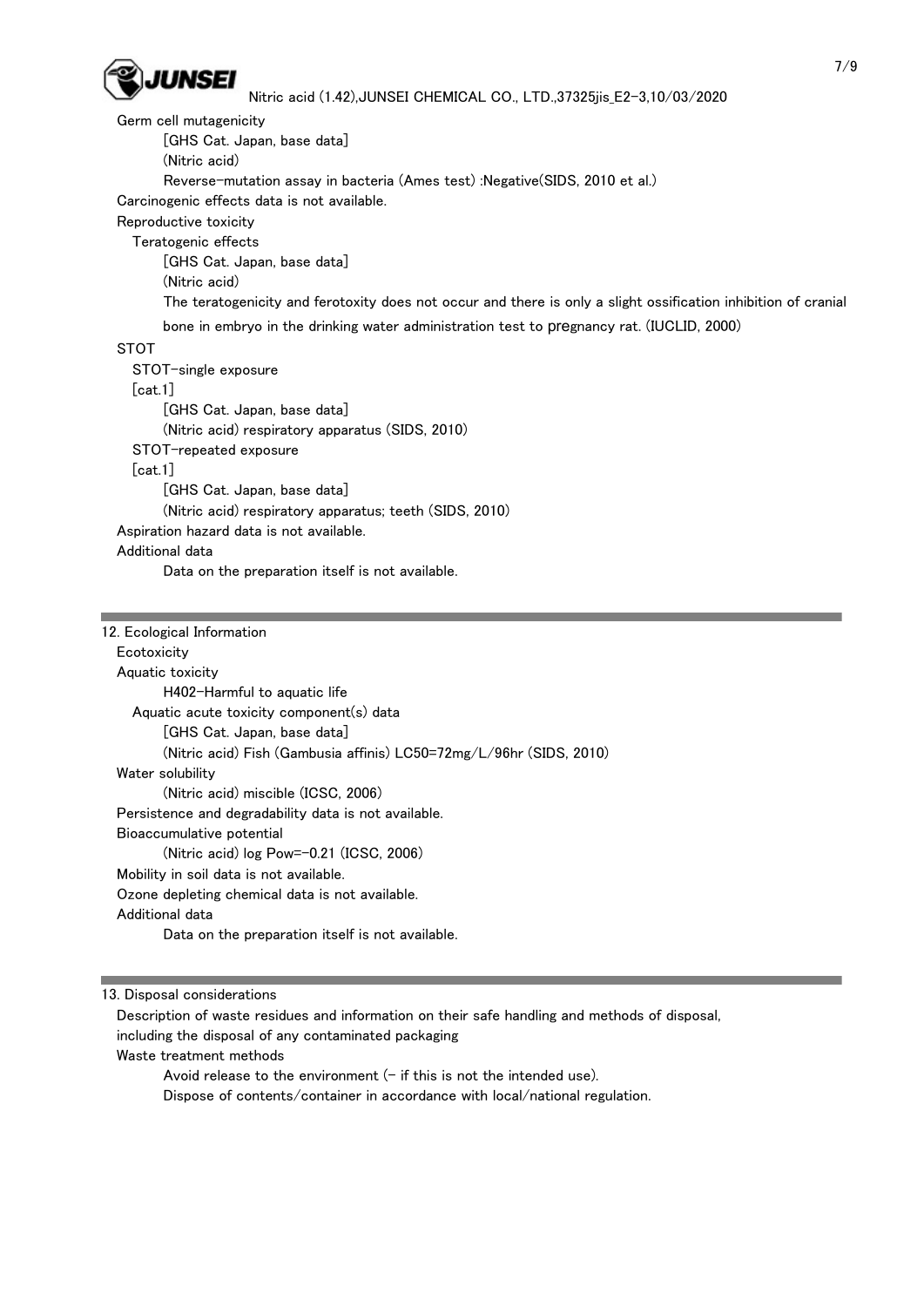

| 14. Transport Information                                                                |  |  |  |
|------------------------------------------------------------------------------------------|--|--|--|
| UN No., UN CLASS                                                                         |  |  |  |
| UN No.: 2031                                                                             |  |  |  |
| Proper Shipping Name:                                                                    |  |  |  |
| NITRIC ACID, other than red fuming, with at least 65%, but not more than 70% nitric acid |  |  |  |
| Class or division : 8                                                                    |  |  |  |
| Subsidiary hazard(s): 5.1                                                                |  |  |  |
| Packing group : II                                                                       |  |  |  |
| ERG GUIDE No.: 157                                                                       |  |  |  |
| IMDG Code (International Maritime Dangerous Goods Regulations)                           |  |  |  |
| UN No.: 2031                                                                             |  |  |  |
| Proper Shipping Name:                                                                    |  |  |  |
| NITRIC ACID, other than red fuming, with at least 65%, but not more than 70% nitric acid |  |  |  |
| Class or division: 8                                                                     |  |  |  |
| Subsidiary hazard $(s)$ : 5.1                                                            |  |  |  |
| Packing group : II                                                                       |  |  |  |
| IATA Dangerous Goods Regulations                                                         |  |  |  |
| UN No.: 2031                                                                             |  |  |  |
| Proper Shipping Name:                                                                    |  |  |  |
| NITRIC ACID, other than red fuming, with at least 65%, but not more than 70% nitric acid |  |  |  |
| Class or division: 8                                                                     |  |  |  |
| Subsidiary hazard $(s)$ : 5.1                                                            |  |  |  |
| Hazard labels : Corrosive & Oxidizer                                                     |  |  |  |
| Packing group : II                                                                       |  |  |  |
| Environmental hazards                                                                    |  |  |  |
| MARPOL Annex III $-$ Prevention of pollution by harmful substances                       |  |  |  |
| Marine pollutants (yes/no) : no                                                          |  |  |  |

#### 15. Regulatory Information

 Safety, health and environmental regulations/legislation specific for the substance or mixture Environmental hazards MARPOL Annex  $V$  - Prevention of pollution by garbage discharge Specific target organ toxicity  $-$  repeated exposure: cat.1 Nitric acid Transport in bulk according to Annex II of MARPOL73/78 and IBC Code Noxious Liquid ; Cat. Y Nitric acid Non Noxious Liquid ; Cat. OS Water US major regulations Chemicals listed in TSCA Inventory Nitric acid; Water Other regulatory information We are not able to check up the regulatory information with regard to the substances in your country or region, therefore, we request this matter would be filled by your responsibility. Regulatory information with regard to this substance in your country or in your region should be examined by your own responsibility. Ensure this material in compliance with federal requirements and ensure conformity to local regulations. Regulatory information in this section are limited to intentional ingredient(s), but does not contain information on non-intentional ingredients or impurities which are not informed by supplier(s).